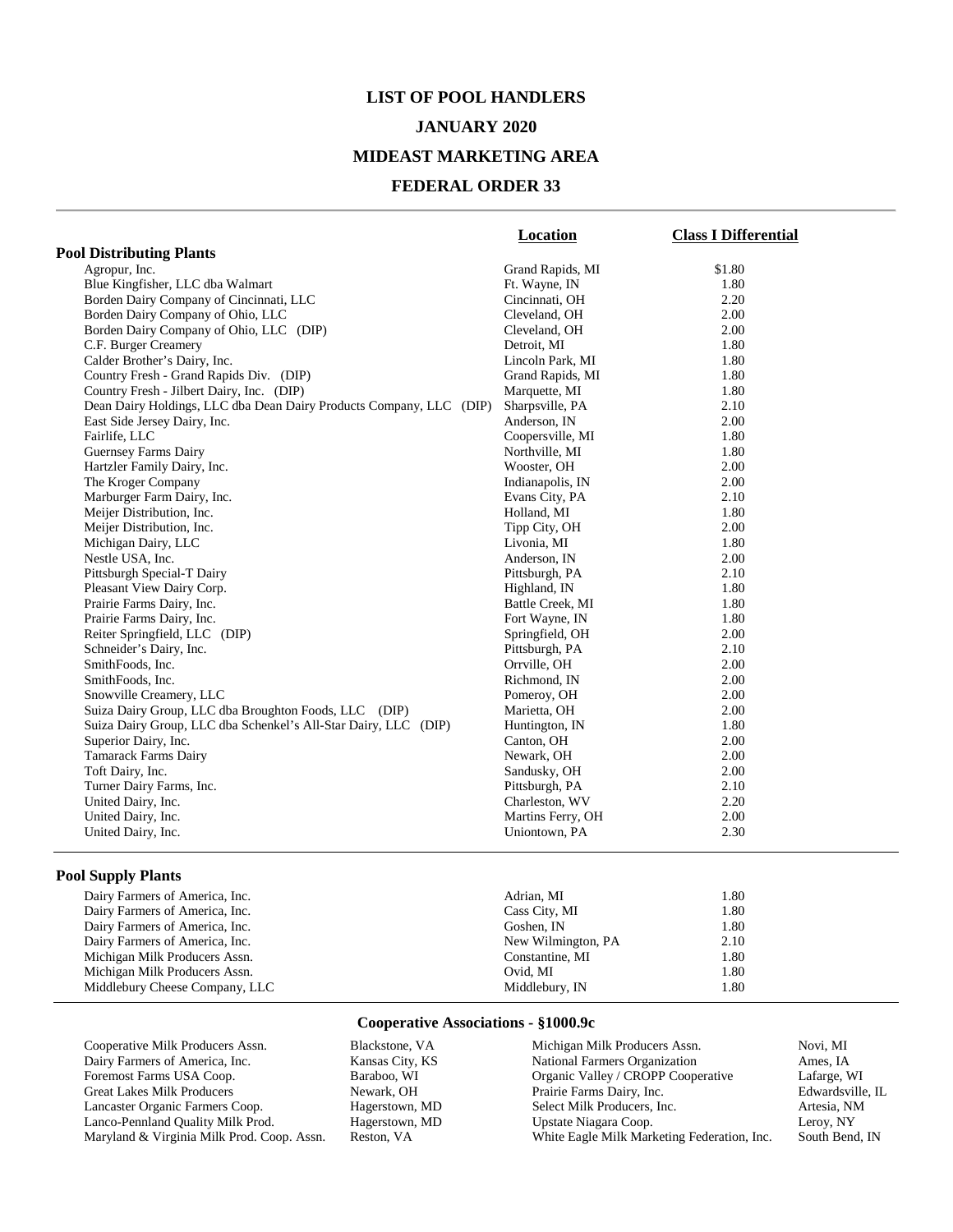### **FEBRUARY 2020**

## **MIDEAST MARKETING AREA**

### **FEDERAL ORDER 33**

|                                                                     | <b>Location</b>    | <b>Class I Differential</b> |
|---------------------------------------------------------------------|--------------------|-----------------------------|
| <b>Pool Distributing Plants</b>                                     |                    |                             |
| Agropur, Inc.                                                       | Grand Rapids, MI   | \$1.80                      |
| Blue Kingfisher, LLC dba Walmart                                    | Ft. Wayne, IN      | 1.80                        |
| Borden Dairy Company of Ohio, LLC (DIP)                             | Cleveland, OH      | 2.00                        |
| C.F. Burger Creamery                                                | Detroit, MI        | 1.80                        |
| Calder Brother's Dairy, Inc.                                        | Lincoln Park, MI   | 1.80                        |
| Country Fresh - Grand Rapids Div. (DIP)                             | Grand Rapids, MI   | 1.80                        |
| Country Fresh - Jilbert Dairy, Inc. (DIP)                           | Marquette, MI      | 1.80                        |
| Dean Dairy Holdings, LLC dba Dean Dairy Products Company, LLC (DIP) | Sharpsville, PA    | 2.10                        |
| East Side Jersey Dairy, Inc.                                        | Anderson, IN       | 2.00                        |
| Fairlife, LLC                                                       | Coopersville, MI   | 1.80                        |
| Guernsey Farms Dairy                                                | Northville, MI     | 1.80                        |
| Hartzler Family Dairy, Inc.                                         | Wooster, OH        | 2.00                        |
| The Kroger Company                                                  | Indianapolis, IN   | 2.00                        |
| Marburger Farm Dairy, Inc.                                          | Evans City, PA     | 2.10                        |
| Meijer Distribution, Inc.                                           | Holland, MI        | 1.80                        |
| Meijer Distribution, Inc.                                           | Tipp City, OH      | 2.00                        |
| Michigan Dairy, LLC                                                 | Livonia, MI        | 1.80                        |
| Nestle USA, Inc.                                                    | Anderson, IN       | 2.00                        |
| Pittsburgh Special-T Dairy                                          | Pittsburgh, PA     | 2.10                        |
| Pleasant View Dairy Corp.                                           | Highland, IN       | 1.80                        |
| Prairie Farms Dairy, Inc.                                           | Battle Creek, MI   | 1.80                        |
| Prairie Farms Dairy, Inc.                                           | Fort Wayne, IN     | 1.80                        |
| Reiter Springfield, LLC (DIP)                                       | Springfield, OH    | 2.00                        |
| Schneider's Dairy, Inc.                                             | Pittsburgh, PA     | 2.10                        |
| SmithFoods, Inc.                                                    | Orrville, OH       | 2.00                        |
| SmithFoods, Inc.                                                    | Richmond, IN       | 2.00                        |
| Snowville Creamery, LLC                                             | Pomeroy, OH        | 2.00                        |
| Suiza Dairy Group, LLC dba Broughton Foods, LLC (DIP)               | Marietta, OH       | 2.00                        |
| Suiza Dairy Group, LLC dba Schenkel's All-Star Dairy, LLC (DIP)     | Huntington, IN     | 1.80                        |
| Superior Dairy, Inc.                                                | Canton, OH         | 2.00                        |
| Tamarack Farms Dairy                                                | Newark, OH         | 2.00                        |
| Toft Dairy, Inc.                                                    | Sandusky, OH       | 2.00                        |
| Turner Dairy Farms, Inc.                                            | Pittsburgh, PA     | 2.10                        |
| United Dairy, Inc.                                                  | Charleston, WV     | 2.20                        |
| United Dairy, Inc.                                                  | Martins Ferry, OH  | 2.00                        |
| United Dairy, Inc.                                                  | Uniontown, PA      | 2.30                        |
|                                                                     |                    |                             |
| <b>Pool Supply Plants</b>                                           |                    |                             |
| Dairy Farmers of America, Inc.                                      | Adrian, MI         | 1.80                        |
| Dairy Farmers of America, Inc.                                      | Cass City, MI      | 1.80                        |
| Dairy Farmers of America, Inc.                                      | Goshen, IN         | 1.80                        |
| Dairy Farmers of America, Inc.                                      | New Wilmington, PA | 2.10                        |
| Michigan Milk Producers Assn.                                       | Constantine, MI    | 1.80                        |
| Michigan Milk Producers Assn.                                       | Ovid, MI           | 1.80                        |
| Middlebury Cheese Company, LLC                                      | Middlebury, IN     | 1.80                        |

| Cooperative Milk Producers Assn.           | Blackstone, VA  | Michigan Milk Producers Assn.               | Novi, MI         |
|--------------------------------------------|-----------------|---------------------------------------------|------------------|
| Dairy Farmers of America, Inc.             | Kansas City, KS | National Farmers Organization               | Ames. IA         |
| Foremost Farms USA Coop.                   | Baraboo, WI     | Organic Valley / CROPP Cooperative          | Lafarge, WI      |
| <b>Great Lakes Milk Producers</b>          | Newark, OH      | Prairie Farms Dairy, Inc.                   | Edwardsville, IL |
| Lancaster Organic Farmers Coop.            | Hagerstown, MD  | Select Milk Producers, Inc.                 | Artesia, NM      |
| Lanco-Pennland Quality Milk Prod.          | Hagerstown, MD  | Upstate Niagara Coop.                       | Leroy, NY        |
| Maryland & Virginia Milk Prod. Coop. Assn. | Reston, VA      | White Eagle Milk Marketing Federation, Inc. | South Bend, IN   |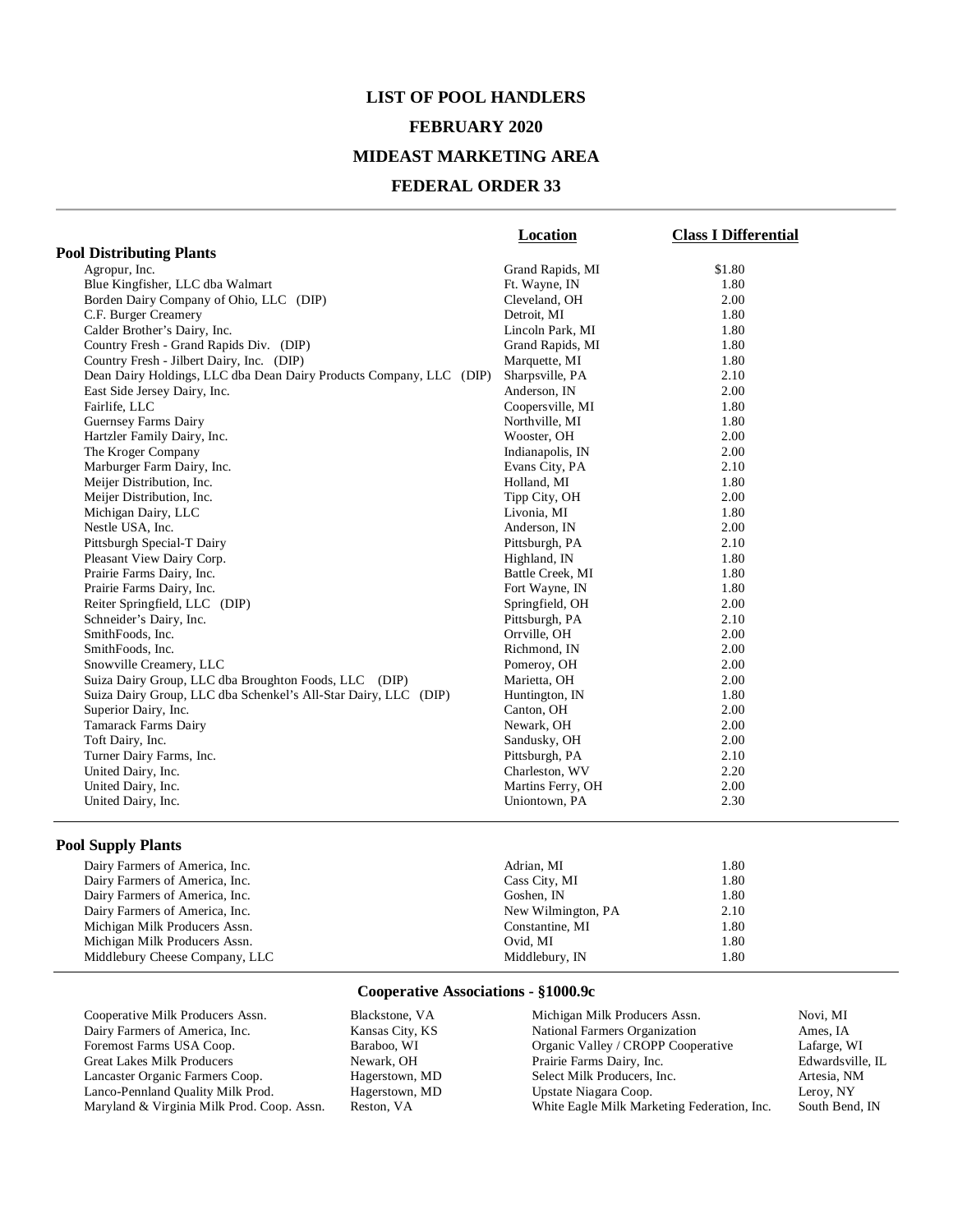# **LIST OF POOL HANDLERS MARCH 2020**

#### **MIDEAST MARKETING AREA**

#### **FEDERAL ORDER 33**

|                                                                     | Location          | <b>Class I Differential</b> |
|---------------------------------------------------------------------|-------------------|-----------------------------|
| <b>Pool Distributing Plants</b>                                     |                   |                             |
| Agropur, Inc.                                                       | Grand Rapids, MI  | \$1.80                      |
| Blue Kingfisher, LLC dba Walmart                                    | Ft. Wayne, IN     | 1.80                        |
| Borden Dairy Company of Ohio, LLC (DIP)                             | Cleveland, OH     | 2.00                        |
| Calder Brother's Dairy, Inc.                                        | Lincoln Park, MI  | 1.80                        |
| Country Fresh - Grand Rapids Div. (DIP)                             | Grand Rapids, MI  | 1.80                        |
| Country Fresh - Jilbert Dairy, Inc. (DIP)                           | Marquette, MI     | 1.80                        |
| Dean Dairy Holdings, LLC dba Dean Dairy Products Company, LLC (DIP) | Sharpsville, PA   | 2.10                        |
| East Side Jersey Dairy, Inc.                                        | Anderson, IN      | 2.00                        |
| Fairlife, LLC                                                       | Coopersville, MI  | 1.80                        |
| Guernsey Farms Dairy                                                | Northville, MI    | 1.80                        |
| Hartzler Family Dairy, Inc.                                         | Wooster, OH       | 2.00                        |
| The Kroger Company                                                  | Indianapolis, IN  | 2.00                        |
| Marburger Farm Dairy, Inc.                                          | Evans City, PA    | 2.10                        |
| Meijer Distribution, Inc.                                           | Holland, MI       | 1.80                        |
| Meijer Distribution, Inc.                                           | Tipp City, OH     | 2.00                        |
| Michigan Dairy, LLC                                                 | Livonia, MI       | 1.80                        |
| Nestle USA, Inc.                                                    | Anderson, IN      | 2.00                        |
| Pittsburgh Special-T Dairy                                          | Pittsburgh, PA    | 2.10                        |
| Pleasant View Dairy Corp.                                           | Highland, IN      | 1.80                        |
| Prairie Farms Dairy, Inc.                                           | Battle Creek, MI  | 1.80                        |
| Prairie Farms Dairy, Inc.                                           | Fort Wayne, IN    | 1.80                        |
| Reiter Springfield, LLC (DIP)                                       | Springfield, OH   | 2.00                        |
| Schneider's Dairy, Inc.                                             | Pittsburgh, PA    | 2.10                        |
| SmithFoods, Inc.                                                    | Orrville, OH      | 2.00                        |
| SmithFoods, Inc.                                                    | Richmond, IN      | 2.00                        |
| Snowville Creamery, LLC                                             | Pomeroy, OH       | 2.00                        |
| Suiza Dairy Group, LLC dba Broughton Foods, LLC (DIP)               | Marietta, OH      | 2.00                        |
| Suiza Dairy Group, LLC dba Schenkel's All-Star Dairy, LLC (DIP)     | Huntington, IN    | 1.80                        |
| Superior Dairy, Inc.                                                | Canton, OH        | 2.00                        |
| <b>Tamarack Farms Dairy</b>                                         | Newark, OH        | 2.00                        |
| Toft Dairy, Inc.                                                    | Sandusky, OH      | 2.00                        |
| Turner Dairy Farms, Inc.                                            | Pittsburgh, PA    | 2.10                        |
| United Dairy, Inc.                                                  | Charleston, WV    | 2.20                        |
| United Dairy, Inc.                                                  | Martins Ferry, OH | 2.00                        |
| United Dairy, Inc.                                                  | Uniontown, PA     | 2.30                        |

#### **Pool Supply Plants**

| Dairy Farmers of America, Inc. | Adrian, MI         | 1.80 |
|--------------------------------|--------------------|------|
| Dairy Farmers of America, Inc. | Cass City, MI      | 1.80 |
| Dairy Farmers of America, Inc. | New Wilmington, PA | 2.10 |
| Michigan Milk Producers Assn.  | Ovid. MI           | 1.80 |
| Middlebury Cheese Company, LLC | Middlebury, IN     | 1.80 |

| Cooperative Milk Producers Assn.           | Blackstone, VA  | Michigan Milk Producers Assn.               | Novi, MI         |
|--------------------------------------------|-----------------|---------------------------------------------|------------------|
| Dairy Farmers of America, Inc.             | Kansas City, KS | National Farmers Organization               | Ames. IA         |
| Foremost Farms USA Coop.                   | Baraboo, WI     | Organic Valley / CROPP Cooperative          | Lafarge, WI      |
| <b>Great Lakes Milk Producers</b>          | Newark, OH      | Prairie Farms Dairy, Inc.                   | Edwardsville, IL |
| Lancaster Organic Farmers Coop.            | Hagerstown, MD  | Select Milk Producers, Inc.                 | Artesia. NM      |
| Lanco-Pennland Quality Milk Prod.          | Hagerstown, MD  | Upstate Niagara Coop.                       | Leroy, NY        |
| Maryland & Virginia Milk Prod. Coop. Assn. | Reston, VA      | White Eagle Milk Marketing Federation, Inc. | South Bend, IN   |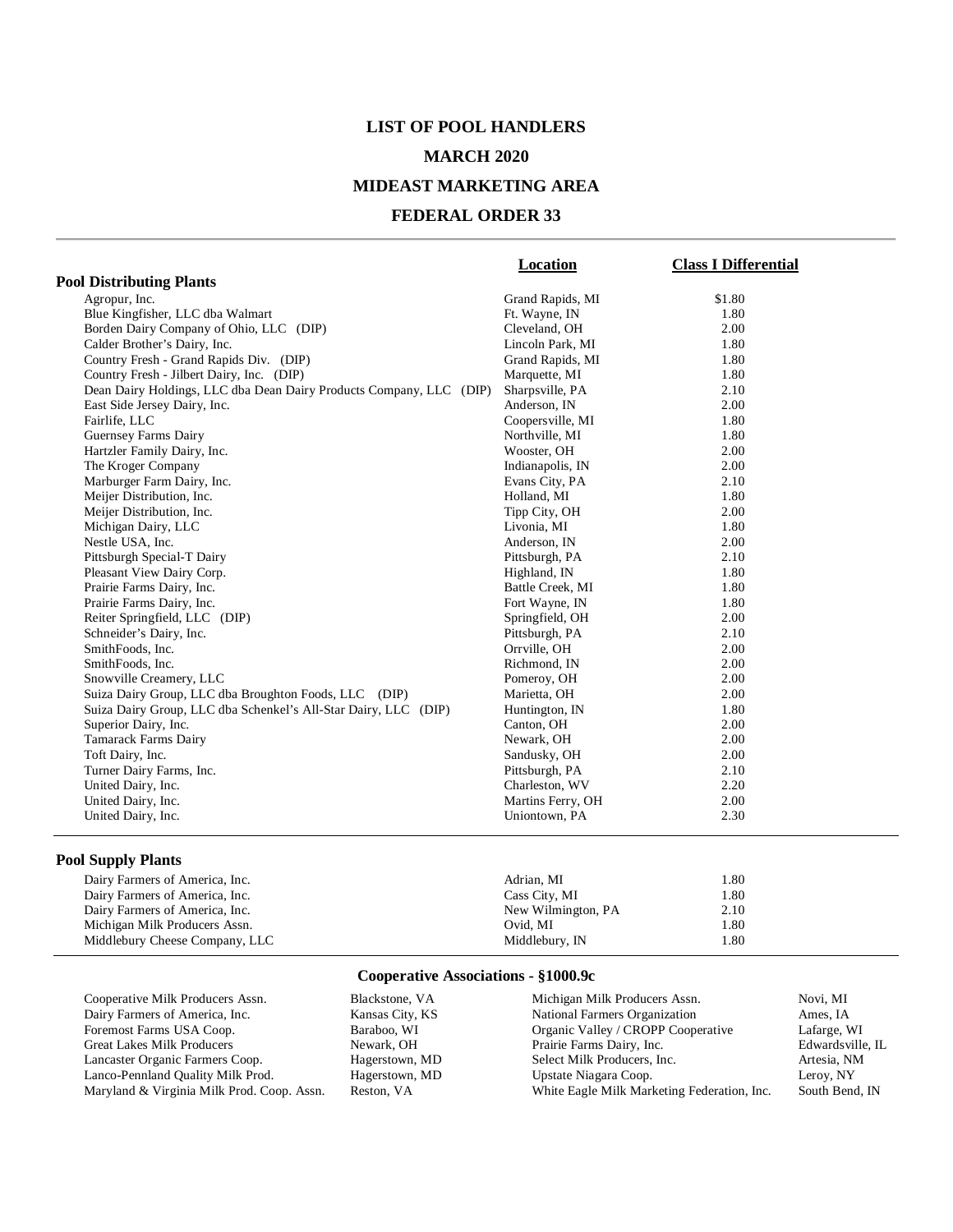#### **APRIL 2020**

#### **MIDEAST MARKETING AREA**

#### **FEDERAL ORDER 33**

|                                                                     | Location          | <b>Class I Differential</b> |
|---------------------------------------------------------------------|-------------------|-----------------------------|
| <b>Pool Distributing Plants</b>                                     |                   |                             |
| Agropur, Inc.                                                       | Grand Rapids, MI  | \$1.80                      |
| Blue Kingfisher, LLC dba Walmart                                    | Ft. Wayne, IN     | 1.80                        |
| Borden Dairy Company of Ohio, LLC (DIP)                             | Cleveland, OH     | 2.00                        |
| Calder Brother's Dairy, Inc.                                        | Lincoln Park, MI  | 1.80                        |
| Country Fresh - Grand Rapids Div. (DIP)                             | Grand Rapids, MI  | 1.80                        |
| Country Fresh - Jilbert Dairy, Inc. (DIP)                           | Marquette, MI     | 1.80                        |
| Dean Dairy Holdings, LLC dba Dean Dairy Products Company, LLC (DIP) | Sharpsville, PA   | 2.10                        |
| East Side Jersey Dairy, Inc.                                        | Anderson, IN      | 2.00                        |
| Fairlife, LLC                                                       | Coopersville, MI  | 1.80                        |
| <b>Guernsey Farms Dairy</b>                                         | Northville, MI    | 1.80                        |
| Hartzler Family Dairy, Inc.                                         | Wooster, OH       | 2.00                        |
| The Kroger Company                                                  | Indianapolis, IN  | 2.00                        |
| Marburger Farm Dairy, Inc.                                          | Evans City, PA    | 2.10                        |
| Meijer Distribution, Inc.                                           | Holland, MI       | 1.80                        |
| Meijer Distribution, Inc.                                           | Tipp City, OH     | 2.00                        |
| Michigan Dairy, LLC                                                 | Livonia, MI       | 1.80                        |
| Nestle USA. Inc.                                                    | Anderson. IN      | 2.00                        |
| Pittsburgh Special-T Dairy                                          | Pittsburgh, PA    | 2.10                        |
| Pleasant View Dairy Corp.                                           | Highland, IN      | 1.80                        |
| Prairie Farms Dairy, Inc.                                           | Battle Creek, MI  | 1.80                        |
| Prairie Farms Dairy, Inc.                                           | Fort Wayne, IN    | 1.80                        |
| Reiter Springfield, LLC (DIP)                                       | Springfield, OH   | 2.00                        |
| Schneider's Dairy, Inc.                                             | Pittsburgh, PA    | 2.10                        |
| SmithFoods, Inc.                                                    | Orrville, OH      | 2.00                        |
| SmithFoods, Inc.                                                    | Richmond, IN      | 2.00                        |
| Snowville Creamery, LLC                                             | Pomeroy, OH       | 2.00                        |
| Suiza Dairy Group, LLC dba Broughton Foods, LLC (DIP)               | Marietta, OH      | 2.00                        |
| Suiza Dairy Group, LLC dba Schenkel's All-Star Dairy, LLC (DIP)     | Huntington, IN    | 1.80                        |
| Superior Dairy, Inc.                                                | Canton, OH        | 2.00                        |
| <b>Tamarack Farms Dairy</b>                                         | Newark, OH        | 2.00                        |
| Toft Dairy, Inc.                                                    | Sandusky, OH      | 2.00                        |
| Turner Dairy Farms, Inc.                                            | Pittsburgh, PA    | 2.10                        |
| United Dairy, Inc.                                                  | Charleston, WV    | 2.20                        |
| United Dairy, Inc.                                                  | Martins Ferry, OH | 2.00                        |
| United Dairy, Inc.                                                  | Uniontown, PA     | 2.30                        |
|                                                                     |                   |                             |

### **Pool Supply Plants**

| Dairy Farmers of America, Inc. | Adrian, MI         | 1.80 |  |
|--------------------------------|--------------------|------|--|
| Dairy Farmers of America, Inc. | Cass City, MI      | 1.80 |  |
| Dairy Farmers of America, Inc. | Goshen. IN         | 1.80 |  |
| Dairy Farmers of America, Inc. | New Wilmington, PA | 2.10 |  |
| Michigan Milk Producers Assn.  | Constantine, MI    | 1.80 |  |
| Michigan Milk Producers Assn.  | Ovid. MI           | 1.80 |  |
| Middlebury Cheese Company, LLC | Middlebury, IN     | 1.80 |  |

#### **Cooperative Associations - §1000.9c**

Cooperative Milk Producers Assn. Blackstone, VA Dairy Farmers of America, Inc. Kansas City, KS Foremost Farms USA Coop. Baraboo, WI Great Lakes Milk Producers<br>
Lancaster Organic Farmers Coop.<br>
Hagerstown, MD Lancaster Organic Farmers Coop. Hagerstown, MD<br>
Lanco-Pennland Quality Milk Prod. Hagerstown, MD Lanco-Pennland Quality Milk Prod. Maryland & Virginia Milk Prod. Coop. Assn. Reston, VA Michigan Milk Producers Assn.

National Farmers Organization Ames, IA Organic Family Farms Marketing LLC Santa Fe, NM Organic Valley / CROPP Cooperative Lafarge, WI<br>Prairie Farms Dairy, Inc. Bdwardsville, IL Prairie Farms Dairy, Inc. Edwardsville<br>
Select Milk Producers, Inc. Artesia, NM Select Milk Producers, Inc. <br>
1991 - Artesia, NJ<br>
1991 - Leroy, NY<br>
Leroy, NY Upstate Niagara Coop. White Eagle Milk Marketing Federation, Inc. South Bend, IN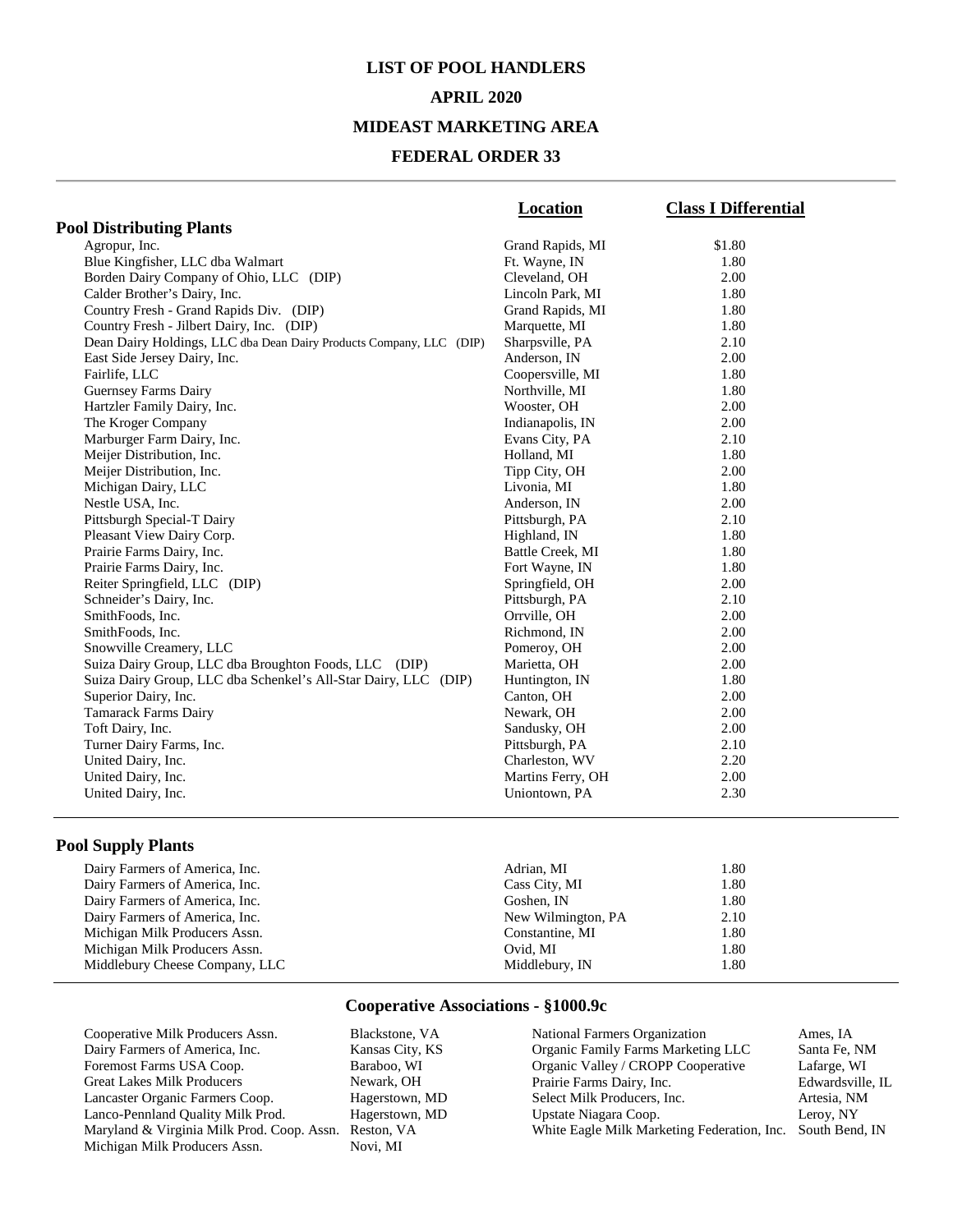# **LIST OF POOL HANDLERS MAY 2020 MIDEAST MARKETING AREA**

#### **FEDERAL ORDER 33**

|                                         | Location          | <b>Class I Differential</b> |
|-----------------------------------------|-------------------|-----------------------------|
| <b>Pool Distributing Plants</b>         |                   |                             |
| Agropur, Inc.                           | Grand Rapids, MI  | \$1.80                      |
| Blue Kingfisher, LLC dba Walmart        | Ft. Wayne, IN     | 1.80                        |
| Borden Dairy Company of Ohio, LLC (DIP) | Cleveland, OH     | 2.00                        |
| Calder Brother's Dairy, Inc.            | Lincoln Park, MI  | 1.80                        |
| <b>Country Fresh Grand Rapids</b>       | Grand Rapids, MI  | 1.80                        |
| Country Fresh Jilbert                   | Marquette, MI     | 1.80                        |
| Dean Dairy Sharpsville                  | Sharpsville, PA   | 2.10                        |
| East Side Jersey Dairy, Inc.            | Anderson, IN      | 2.00                        |
| Eastside Jersey Dairy - Marietta        | Marietta, OH      | 2.00                        |
| Fairlife, LLC                           | Coopersville, MI  | 1.80                        |
| <b>Guernsey Farms Dairy</b>             | Northville, MI    | 1.80                        |
| Hartzler Family Dairy, Inc.             | Wooster, OH       | 2.00                        |
| The Kroger Company                      | Indianapolis, IN  | 2.00                        |
| Marburger Farm Dairy, Inc.              | Evans City, PA    | 2.10                        |
| Meijer Distribution, Inc.               | Holland, MI       | 1.80                        |
| Meijer Distribution, Inc.               | Tipp City, OH     | 2.00                        |
| Michigan Dairy, LLC                     | Livonia, MI       | 1.80                        |
| Nestle USA, Inc.                        | Anderson, IN      | 2.00                        |
| Pittsburgh Special-T Dairy              | Pittsburgh, PA    | 2.10                        |
| Pleasant View Dairy Corp.               | Highland, IN      | 1.80                        |
| Prairie Farms Dairy, Inc.               | Battle Creek, MI  | 1.80                        |
| Prairie Farms Dairy, Inc.               | Fort Wayne, IN    | 1.80                        |
| <b>Reiter Dairy</b>                     | Springfield, OH   | 2.00                        |
| Schenkel's Dairy                        | Huntington, IN    | 1.80                        |
| Schneider's Dairy, Inc.                 | Pittsburgh, PA    | 2.10                        |
| SmithFoods, Inc.                        | Orrville, OH      | 2.00                        |
| SmithFoods, Inc.                        | Richmond, IN      | 2.00                        |
| Snowville Creamery, LLC                 | Pomeroy, OH       | 2.00                        |
| Superior Dairy, Inc.                    | Canton, OH        | 2.00                        |
| <b>Tamarack Farms Dairy</b>             | Newark, OH        | 2.00                        |
| Toft Dairy, Inc.                        | Sandusky, OH      | 2.00                        |
| Turner Dairy Farms, Inc.                | Pittsburgh, PA    | 2.10                        |
| United Dairy, Inc.                      | Charleston, WV    | 2.20                        |
| United Dairy, Inc.                      | Martins Ferry, OH | 2.00                        |
| United Dairy, Inc.                      | Uniontown, PA     | 2.30                        |
|                                         |                   |                             |

## **Pool Supply Plants**

| Dairy Farmers of America, Inc. | Adrian, MI         | 1.80 |  |
|--------------------------------|--------------------|------|--|
| Dairy Farmers of America, Inc. | Cass City, MI      | 1.80 |  |
| Dairy Farmers of America, Inc. | Goshen, IN         | 1.80 |  |
| Dairy Farmers of America, Inc. | New Wilmington, PA | 2.10 |  |
| Michigan Milk Producers Assn.  | Constantine, MI    | 1.80 |  |
| Michigan Milk Producers Assn.  | Ovid. MI           | 1.80 |  |
| Middlebury Cheese Company, LLC | Middlebury, IN     | 1.80 |  |
|                                |                    |      |  |

## **Cooperative Associations - §1000.9c**

Cayuga Marketing LLC <br>
Cooperative Milk Producers Assn. Blackstone, VA Cooperative Milk Producers Assn. Blackstone, VA<br>
Dairy Farmers of America, Inc. Kansas City, KS Dairy Farmers of America, Inc. Foremost Farms USA Coop. Baraboo, WI Great Lakes Milk Producers Newark, OH Lancaster Organic Farmers Coop. Hagerstown, MD<br>
Lanco-Pennland Quality Milk Prod. Hagerstown, MD Lanco-Pennland Quality Milk Prod. Maryland & Virginia Milk Prod. Coop. Assn. Reston, VA

| Michigan Milk Producers Assn.                              | Novi, MI         |
|------------------------------------------------------------|------------------|
| National Farmers Organization                              | Ames, IA         |
| Organic Valley / CROPP Cooperative                         | Lafarge, WI      |
| Prairie Farms Dairy, Inc.                                  | Edwardsville, IL |
| Select Milk Producers, Inc.                                | Artesia, NM      |
| Upstate Niagara Coop.                                      | Leroy, NY        |
| White Eagle Milk Marketing Federation, Inc. South Bend, IN |                  |
|                                                            |                  |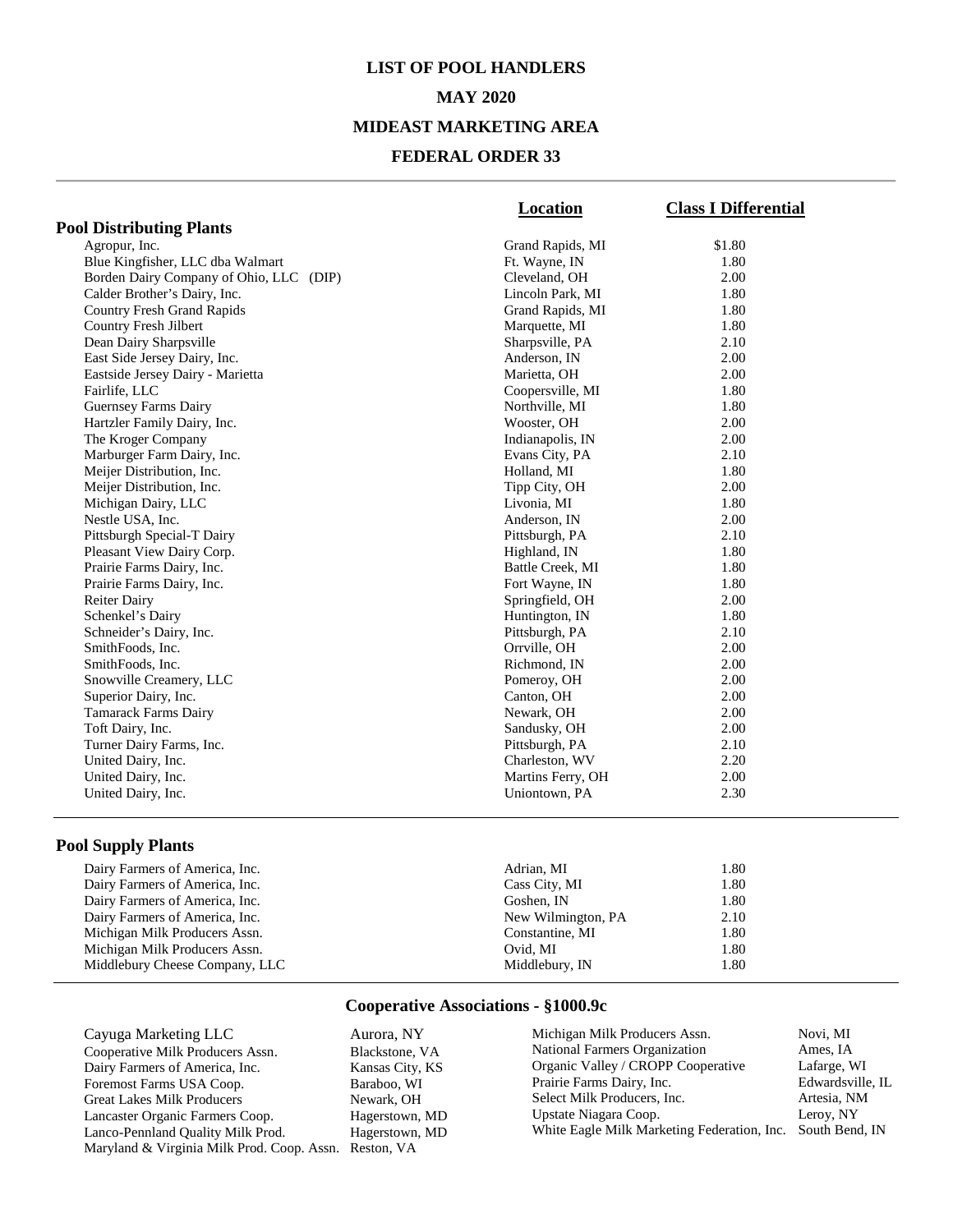## **JUNE 2020**

### **MIDEAST MARKETING AREA**

## **FEDERAL ORDER 33**

|                                         | Location          | <b>Class I Differential</b> |
|-----------------------------------------|-------------------|-----------------------------|
| <b>Pool Distributing Plants</b>         |                   |                             |
| Agropur, Inc.                           | Grand Rapids, MI  | \$1.80                      |
| Blue Kingfisher, LLC dba Walmart        | Ft. Wayne, IN     | 1.80                        |
| Borden Dairy Company of Ohio, LLC (DIP) | Cleveland, OH     | 2.00                        |
| Calder Brother's Dairy, Inc.            | Lincoln Park, MI  | 1.80                        |
| <b>Country Fresh Grand Rapids</b>       | Grand Rapids, MI  | 1.80                        |
| Country Fresh Jilbert                   | Marquette, MI     | 1.80                        |
| Dean Dairy Sharpsville                  | Sharpsville, PA   | 2.10                        |
| East Side Jersey Dairy, Inc.            | Anderson, IN      | 2.00                        |
| Eastside Jersey Dairy - Marietta        | Marietta, OH      | 2.00                        |
| Fairlife, LLC                           | Coopersville, MI  | 1.80                        |
| Guernsey Farms Dairy                    | Northville, MI    | 1.80                        |
| Hartzler Family Dairy, Inc.             | Wooster, OH       | 2.00                        |
| The Kroger Company                      | Indianapolis, IN  | 2.00                        |
| Marburger Farm Dairy, Inc.              | Evans City, PA    | 2.10                        |
| Meijer Distribution, Inc.               | Holland, MI       | 1.80                        |
| Meijer Distribution, Inc.               | Tipp City, OH     | 2.00                        |
| Michigan Dairy, LLC                     | Livonia, MI       | 1.80                        |
| Nestle USA, Inc.                        | Anderson, IN      | 2.00                        |
| Pittsburgh Special-T Dairy              | Pittsburgh, PA    | 2.10                        |
| Pleasant View Dairy Corp.               | Highland, IN      | 1.80                        |
| Prairie Farms Dairy, Inc.               | Battle Creek, MI  | 1.80                        |
| Prairie Farms Dairy, Inc.               | Fort Wayne, IN    | 1.80                        |
| <b>Reiter Dairy</b>                     | Springfield, OH   | 2.00                        |
| Schenkel's Dairy                        | Huntington, IN    | 1.80                        |
| Schneider's Dairy, Inc.                 | Pittsburgh, PA    | 2.10                        |
| SmithFoods, Inc.                        | Orrville, OH      | 2.00                        |
| SmithFoods, Inc.                        | Richmond, IN      | 2.00                        |
| Superior Dairy, Inc.                    | Canton, OH        | 2.00                        |
| <b>Tamarack Farms Dairy</b>             | Newark, OH        | 2.00                        |
| Toft Dairy, Inc.                        | Sandusky, OH      | 2.00                        |
| Turner Dairy Farms, Inc.                | Pittsburgh, PA    | 2.10                        |
| United Dairy, Inc.                      | Charleston, WV    | 2.20                        |
| United Dairy, Inc.                      | Martins Ferry, OH | 2.00                        |
| United Dairy, Inc.                      | Uniontown, PA     | 2.30                        |
|                                         |                   |                             |

## **Pool Supply Plants**

| Dairy Farmers of America, Inc. | Adrian, MI     | .80    |
|--------------------------------|----------------|--------|
| Dairy Farmers of America, Inc. | Goshen. IN     | . . 80 |
| Michigan Milk Producers Assn.  | Ovid. MI       | . . 80 |
| Middlebury Cheese Company, LLC | Middlebury, IN | .80    |

| Cayuga Marketing LLC                                  | Aurora, NY      | National Farmers Organization                              | Ames. IA         |
|-------------------------------------------------------|-----------------|------------------------------------------------------------|------------------|
| Cooperative Milk Producers Assn.                      | Blackstone, VA  | Organic Family Farms Marketing LLC                         | Santa Fe, NM     |
| Dairy Farmers of America, Inc.                        | Kansas City, KS | Organic Valley / CROPP Cooperative                         | Lafarge, WI      |
| Foremost Farms USA Coop.                              | Baraboo. WI     | <b>Pioneer Milk Producers</b>                              | Oxford, PA       |
| Great Lakes Milk Producers                            | Newark, OH      | Prairie Farms Dairy, Inc.                                  | Edwardsville, IL |
| Lancaster Organic Farmers Coop.                       | Hagerstown, MD  | Select Milk Producers, Inc.                                | Artesia. NM      |
| Lanco-Pennland Quality Milk Prod.                     | Hagerstown, MD  | Upstate Niagara Coop.                                      | Leroy, NY        |
| Maryland & Virginia Milk Prod. Coop. Assn. Reston, VA |                 | White Eagle Milk Marketing Federation, Inc. South Bend, IN |                  |
| Michigan Milk Producers Assn.                         | Novi, MI        |                                                            |                  |
|                                                       |                 |                                                            |                  |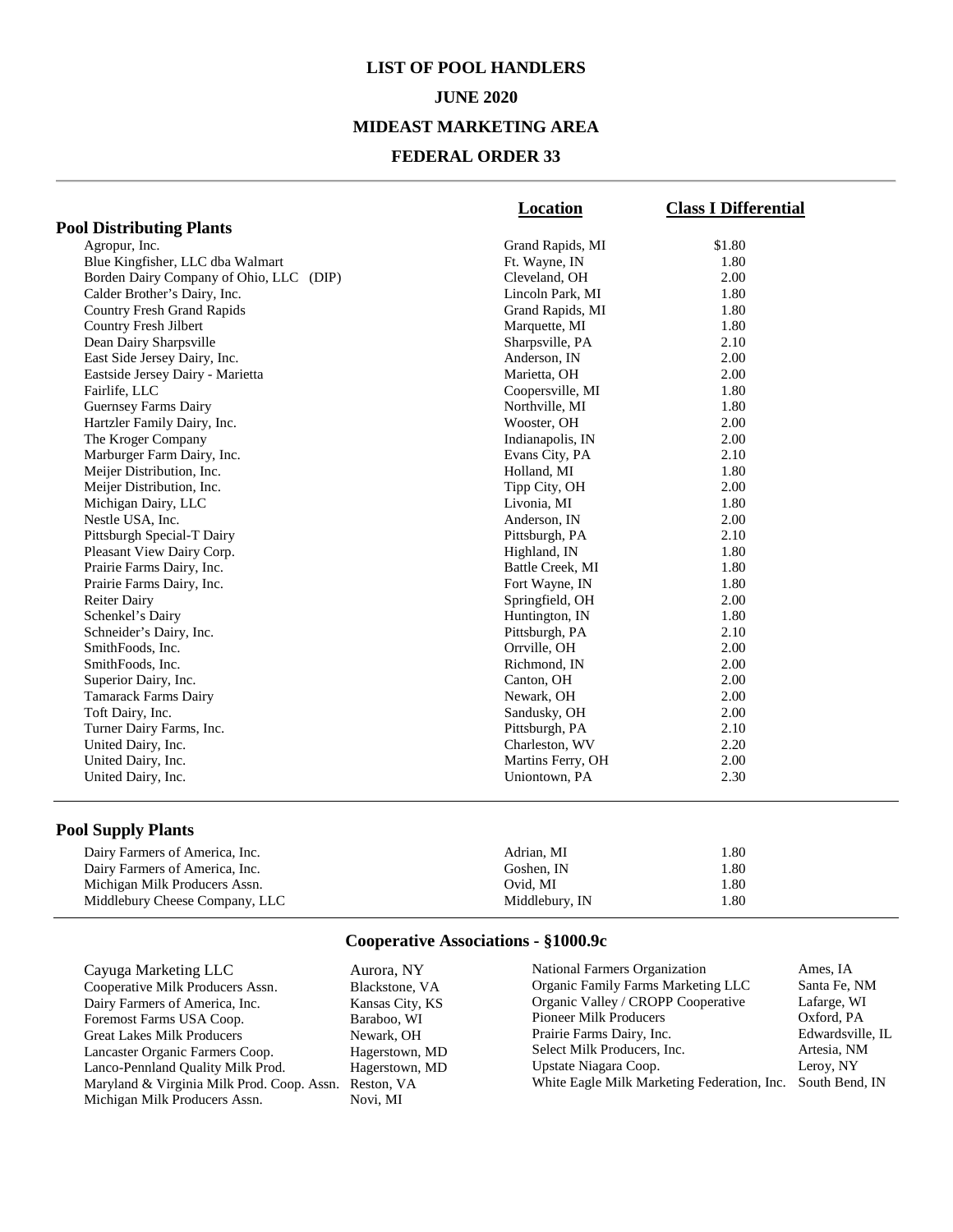# **LIST OF POOL HANDLERS JULY 2020 MIDEAST MARKETING AREA FEDERAL ORDER 33**

|                                   | <b>Location</b>   | <b>Class I Differential</b> |
|-----------------------------------|-------------------|-----------------------------|
| <b>Pool Distributing Plants</b>   |                   |                             |
| Agropur, Inc.                     | Grand Rapids, MI  | \$1.80                      |
| Blue Kingfisher, LLC dba Walmart  | Ft. Wayne, IN     | 1.80                        |
| Calder Brother's Dairy, Inc.      | Lincoln Park, MI  | 1.80                        |
| <b>Country Fresh Grand Rapids</b> | Grand Rapids, MI  | 1.80                        |
| Country Fresh Jilbert             | Marquette, MI     | 1.80                        |
| Dean Dairy Sharpsville            | Sharpsville, PA   | 2.10                        |
| East Side Jersey Dairy, Inc.      | Anderson, IN      | 2.00                        |
| Eastside Jersey Dairy - Marietta  | Marietta, OH      | 2.00                        |
| Fairlife, LLC                     | Coopersville, MI  | 1.80                        |
| Guernsey Farms Dairy              | Northville, MI    | 1.80                        |
| Hartzler Family Dairy, Inc.       | Wooster, OH       | 2.00                        |
| The Kroger Company                | Indianapolis, IN  | 2.00                        |
| Marburger Farm Dairy, Inc.        | Evans City, PA    | 2.10                        |
| Meijer Distribution, Inc.         | Holland, MI       | 1.80                        |
| Meijer Distribution, Inc.         | Tipp City, OH     | 2.00                        |
| Michigan Dairy, LLC               | Livonia, MI       | 1.80                        |
| Nestle USA, Inc.                  | Anderson, IN      | 2.00                        |
| New Dairy Ohio, LLC               | Cleveland, OH     | 2.00                        |
| Pittsburgh Special-T Dairy        | Pittsburgh, PA    | 2.10                        |
| Pleasant View Dairy Corp.         | Highland, IN      | 1.80                        |
| Prairie Farms Dairy, Inc.         | Battle Creek, MI  | 1.80                        |
| Prairie Farms Dairy, Inc.         | Fort Wayne, IN    | 1.80                        |
| <b>Reiter Dairy</b>               | Springfield, OH   | 2.00                        |
| Schenkel's Dairy                  | Huntington, IN    | 1.80                        |
| Schneider's Dairy, Inc.           | Pittsburgh, PA    | 2.10                        |
| SmithFoods, Inc.                  | Orrville, OH      | 2.00                        |
| SmithFoods, Inc.                  | Richmond, IN      | 2.00                        |
| Snowville Creamery, LLC           | Pomeroy, OH       | 2.00                        |
| Superior Dairy, Inc.              | Canton, OH        | 2.00                        |
| Tamarack Farms Dairy              | Newark, OH        | 2.00                        |
| Toft Dairy, Inc.                  | Sandusky, OH      | 2.00                        |
| Turner Dairy Farms, Inc.          | Pittsburgh, PA    | 2.10                        |
| United Dairy, Inc.                | Charleston, WV    | 2.20                        |
| United Dairy, Inc.                | Martins Ferry, OH | 2.00                        |
| United Dairy, Inc.                | Uniontown, PA     | 2.30                        |

## **Pool Supply Plants**

| Dairy Farmers of America, Inc. | Adrian, MI | 1.80 |
|--------------------------------|------------|------|
| Dairy Farmers of America, Inc. | Goshen. IN | 1.80 |
| Michigan Milk Producers Assn.  | Ovid. MI   | 1.80 |

| Cayuga Marketing LLC                                  | Aurora, NY      | National Farmers Organization                              | Ames, IA         |
|-------------------------------------------------------|-----------------|------------------------------------------------------------|------------------|
| Cooperative Milk Producers Assn.                      | Blackstone, VA  | Organic Valley / CROPP Cooperative                         | Lafarge, WI      |
| Dairy Farmers of America, Inc.                        | Kansas City, KS | <b>Pioneer Milk Producers</b>                              | Oxford, PA       |
| Foremost Farms USA Coop.                              | Baraboo, WI     | Prairie Farms Dairy, Inc.                                  | Edwardsville, IL |
| Great Lakes Milk Producers                            | Newark, OH      | Select Milk Producers, Inc.                                | Artesia, NM      |
| Lancaster Organic Farmers Coop.                       | Hagerstown, MD  | Upstate Niagara Coop.                                      | Leroy, NY        |
| Lanco-Pennland Quality Milk Prod.                     | Hagerstown, MD  | White Eagle Milk Marketing Federation, Inc. South Bend, IN |                  |
| Maryland & Virginia Milk Prod. Coop. Assn. Reston, VA |                 |                                                            |                  |
| Michigan Milk Producers Assn.                         | Novi. MI        |                                                            |                  |
|                                                       |                 |                                                            |                  |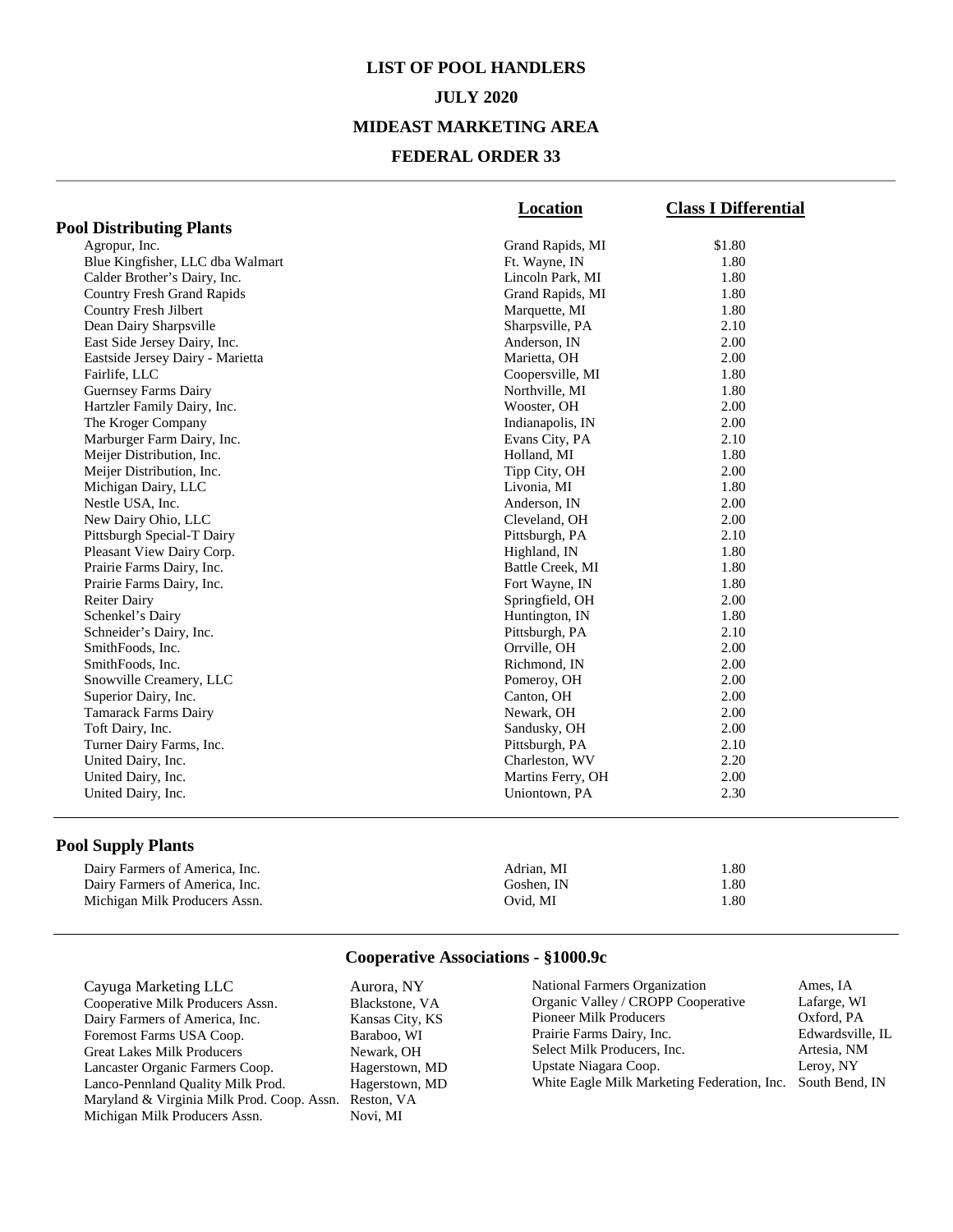# **LIST OF POOL HANDLERS AUGUST 2020 MIDEAST MARKETING AREA FEDERAL ORDER 33**

|                                   | Location          | <b>Class I Differential</b> |
|-----------------------------------|-------------------|-----------------------------|
| <b>Pool Distributing Plants</b>   |                   |                             |
| Agropur, Inc.                     | Grand Rapids, MI  | \$1.80                      |
| Blue Kingfisher, LLC dba Walmart  | Ft. Wayne, IN     | 1.80                        |
| Calder Brother's Dairy, Inc.      | Lincoln Park, MI  | 1.80                        |
| <b>Country Fresh Grand Rapids</b> | Grand Rapids, MI  | 1.80                        |
| Country Fresh Jilbert             | Marquette, MI     | 1.80                        |
| Dean Dairy Sharpsville            | Sharpsville, PA   | 2.10                        |
| East Side Jersey Dairy, Inc.      | Anderson, IN      | 2.00                        |
| Eastside Jersey Dairy - Marietta  | Marietta, OH      | 2.00                        |
| Fairlife, LLC                     | Coopersville, MI  | 1.80                        |
| Guernsey Farms Dairy              | Northville, MI    | 1.80                        |
| Hartzler Family Dairy, Inc.       | Wooster, OH       | 2.00                        |
| The Kroger Company                | Indianapolis, IN  | 2.00                        |
| Marburger Farm Dairy, Inc.        | Evans City, PA    | 2.10                        |
| Meijer Distribution, Inc.         | Holland, MI       | 1.80                        |
| Meijer Distribution, Inc.         | Tipp City, OH     | 2.00                        |
| Michigan Dairy, LLC               | Livonia, MI       | 1.80                        |
| Nestle USA, Inc.                  | Anderson, IN      | 2.00                        |
| New Dairy Ohio, LLC               | Cleveland, OH     | 2.00                        |
| Pittsburgh Special-T Dairy        | Pittsburgh, PA    | 2.10                        |
| Pleasant View Dairy Corp.         | Highland, IN      | 1.80                        |
| Prairie Farms Dairy, Inc.         | Battle Creek, MI  | 1.80                        |
| Prairie Farms Dairy, Inc.         | Fort Wayne, IN    | 1.80                        |
| <b>Reiter Dairy</b>               | Springfield, OH   | 2.00                        |
| Schenkel's Dairy                  | Huntington, IN    | 1.80                        |
| Schneider's Dairy, Inc.           | Pittsburgh, PA    | 2.10                        |
| SmithFoods, Inc.                  | Orrville, OH      | 2.00                        |
| SmithFoods, Inc.                  | Richmond, IN      | 2.00                        |
| Snowville Creamery, LLC           | Pomeroy, OH       | 2.00                        |
| Superior Dairy, Inc.              | Canton, OH        | 2.00                        |
| <b>Tamarack Farms Dairy</b>       | Newark, OH        | 2.00                        |
| Toft Dairy, Inc.                  | Sandusky, OH      | 2.00                        |
| Turner Dairy Farms, Inc.          | Pittsburgh, PA    | 2.10                        |
| United Dairy, Inc.                | Charleston, WV    | 2.20                        |
| United Dairy, Inc.                | Martins Ferry, OH | 2.00                        |
| United Dairy, Inc.                | Uniontown, PA     | 2.30                        |
|                                   |                   |                             |

## **Pool Supply Plants**

Dairy Farmers of America, Inc. Adrian, MI 1.80 Michigan Milk Producers Assn.

# Dairy Farmers of America, Inc.<br>
Dairy Farmers of America, Inc.<br>
1.80<br>
Ooshen, IN
1.80 Dairy Farmers of America, Inc. (1.80) Coshen, IN 1.80<br>
Michigan Milk Producers Assn. (1.80) Constantine, MI 1.80 Michigan Milk Producers Assn. 1.80<br>
Michigan Milk Producers Assn. 1.80<br>
2.80<br>
2.80<br>
2.80<br>
2.80<br>
2.90<br>
2.90<br>
2.90<br>
2.90<br>
2.90<br>
2.90<br>
2.90<br>
2.91<br>
2.91<br>
2.91<br>
3.91<br>
3.91<br>
3.91<br>
3.91<br>
3.91<br>
3.91<br>
3.91<br>
3.91<br>
3.91<br>
3.91<br>
3.91<br>

#### **Cooperative Associations - §1000.9c**

Cayuga Marketing LLC<br>
Cooperative Milk Producers Assn.<br>
Blackstone, VA Cooperative Milk Producers Assn. Blackstone, VA<br>
Dairy Farmers of America, Inc. Kansas City, KS Dairy Farmers of America, Inc. Kansas City,<br>Foremost Farms USA Coop. Baraboo, WI Foremost Farms USA Coop. Great Lakes Milk Producers Newark, OH Lancaster Organic Farmers Coop. Hagerstown, MD Lanco-Pennland Quality Milk Prod. Hagerstown, MD Maryland & Virginia Milk Prod. Coop. Assn. Reston, VA Michigan Milk Producers Assn.

| National Farmers Organization                              | Ames, IA         |
|------------------------------------------------------------|------------------|
| Organic Valley / CROPP Cooperative                         | Lafarge, WI      |
| <b>Pioneer Milk Producers</b>                              | Oxford, PA       |
| Prairie Farms Dairy, Inc.                                  | Edwardsville, IL |
| Select Milk Producers, Inc.                                | Artesia, NM      |
| Upstate Niagara Coop.                                      | Leroy, NY        |
| White Eagle Milk Marketing Federation, Inc. South Bend, IN |                  |
|                                                            |                  |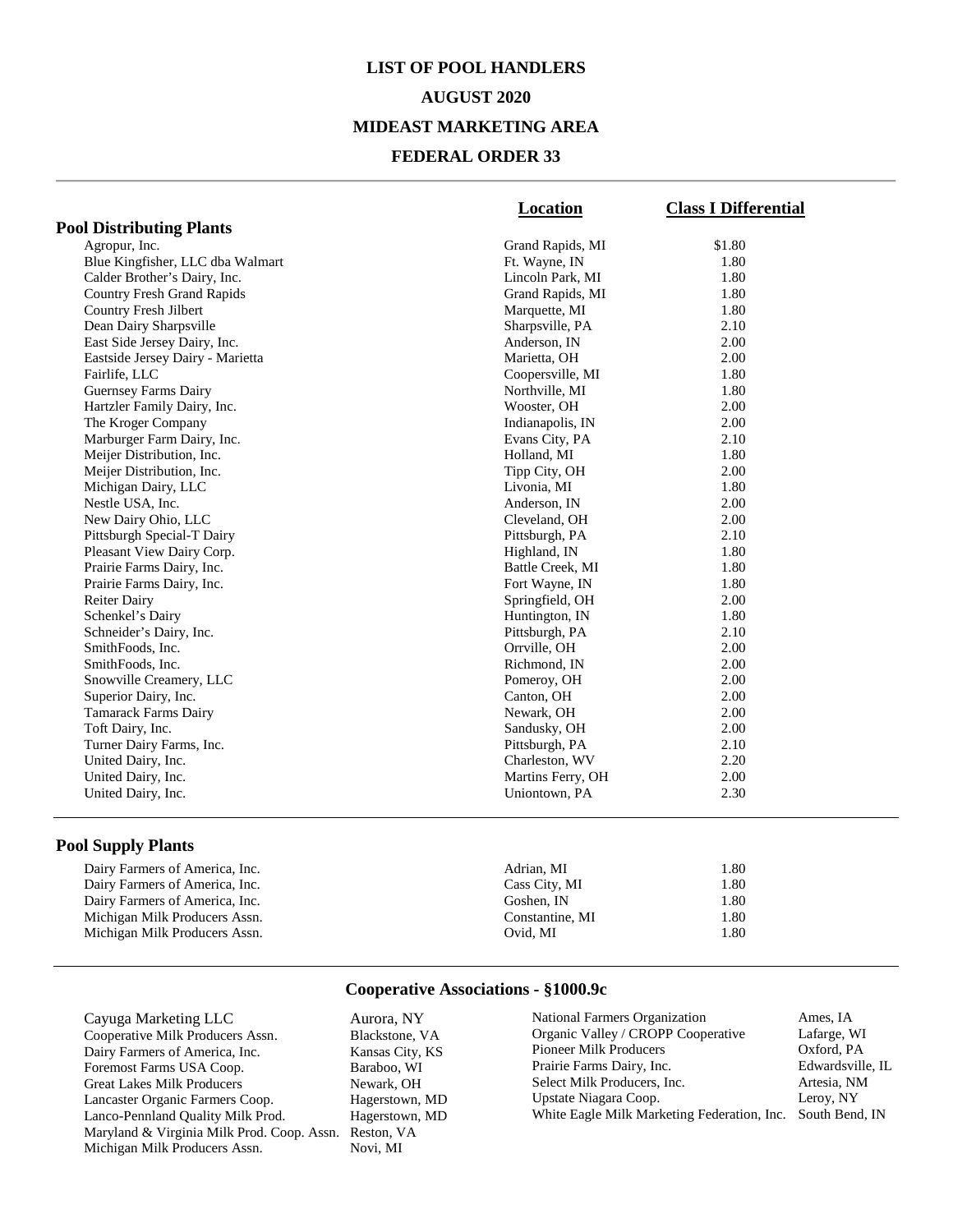# **LIST OF POOL HANDLERS SEPTEMBER 2020 MIDEAST MARKETING AREA FEDERAL ORDER 33**

|                                   | Location          | <b>Class I Differential</b> |
|-----------------------------------|-------------------|-----------------------------|
| <b>Pool Distributing Plants</b>   |                   |                             |
| Agropur, Inc.                     | Grand Rapids, MI  | \$1.80                      |
| Arps, Dairy, Inc.                 | Defiance, OH      | 1.80                        |
| Blue Kingfisher, LLC dba Walmart  | Ft. Wayne, IN     | 1.80                        |
| Calder Brother's Dairy, Inc.      | Lincoln Park, MI  | 1.80                        |
| <b>Country Fresh Grand Rapids</b> | Grand Rapids, MI  | 1.80                        |
| Country Fresh Jilbert             | Marquette, MI     | 1.80                        |
| Dean Dairy Sharpsville            | Sharpsville, PA   | 2.10                        |
| East Side Jersey Dairy, Inc.      | Anderson, IN      | 2.00                        |
| Eastside Jersey Dairy - Marietta  | Marietta, OH      | 2.00                        |
| Fairlife, LLC                     | Coopersville, MI  | 1.80                        |
| <b>Guernsey Farms Dairy</b>       | Northville, MI    | 1.80                        |
| Hartzler Family Dairy, Inc.       | Wooster, OH       | 2.00                        |
| The Kroger Company                | Indianapolis, IN  | 2.00                        |
| Marburger Farm Dairy, Inc.        | Evans City, PA    | 2.10                        |
| Meijer Distribution, Inc.         | Holland, MI       | 1.80                        |
| Meijer Distribution, Inc.         | Tipp City, OH     | 2.00                        |
| Michigan Dairy, LLC               | Livonia, MI       | 1.80                        |
| Nestle USA, Inc.                  | Anderson, IN      | 2.00                        |
| New Dairy Ohio, LLC               | Cleveland, OH     | 2.00                        |
| Pittsburgh Special-T Dairy        | Pittsburgh, PA    | 2.10                        |
| Pleasant View Dairy Corp.         | Highland, IN      | 1.80                        |
| Prairie Farms Dairy, Inc.         | Battle Creek, MI  | 1.80                        |
| Prairie Farms Dairy, Inc.         | Fort Wayne, IN    | 1.80                        |
| <b>Reiter Dairy</b>               | Springfield, OH   | 2.00                        |
| Schenkel's Dairy                  | Huntington, IN    | 1.80                        |
| Schneider's Dairy, Inc.           | Pittsburgh, PA    | 2.10                        |
| SmithFoods, Inc.                  | Orrville, OH      | 2.00                        |
| SmithFoods, Inc.                  | Richmond, IN      | 2.00                        |
| Snowville Creamery, LLC           | Pomeroy, OH       | 2.00                        |
| Superior Dairy, Inc.              | Canton, OH        | 2.00                        |
| Tamarack Farms Dairy              | Newark, OH        | 2.00                        |
| Toft Dairy, Inc.                  | Sandusky, OH      | 2.00                        |
| Turner Dairy Farms, Inc.          | Pittsburgh, PA    | 2.10                        |
| United Dairy, Inc.                | Charleston, WV    | 2.20                        |
| United Dairy, Inc.                | Martins Ferry, OH | 2.00                        |
| United Dairy, Inc.                | Uniontown, PA     | 2.30                        |

#### **Pool Supply Plants**

| Dairy Farmers of America, Inc. | Adrian. MI         | 1.80 |
|--------------------------------|--------------------|------|
| Dairy Farmers of America, Inc. | Cass City, MI      | 1.80 |
| Dairy Farmers of America, Inc. | Goshen. IN         | 1.80 |
| Dairy Farmers of America, Inc. | New Wilmington, PA | 2.10 |
| Michigan Milk Producers Assn.  | Constantine, MI    | 1.80 |
| Michigan Milk Producers Assn.  | Ovid. MI           | 1.80 |

#### **Cooperative Associations - §1000.9c**

Cooperative Milk Producers Assn. Blackstone, VA<br>Dairy Farmers of America, Inc. Kansas City, KS Dairy Farmers of America, Inc. Kansas City, KS Foremost Farms USA Coop. Baraboo, WI<br>Great Lakes Milk Producers Newark, OH Great Lakes Milk Producers Newark, OH<br>
Lancaster Organic Farmers Coop. Hagerstown, MD Lancaster Organic Farmers Coop. Hagerstown, MD<br>
Lanco-Pennland Quality Milk Prod. Hagerstown, MD Lanco-Pennland Quality Milk Prod. Maryland & Virginia Milk Prod. Coop. Assn. Reston, VA Michigan Milk Producers Assn.

| <b>National Farmers Organization</b>                       | Ames, IA         |
|------------------------------------------------------------|------------------|
| Organic Valley / CROPP Cooperative                         | Lafarge, WI      |
| Pioneer Milk Producers                                     | Oxford, PA       |
| Prairie Farms Dairy, Inc.                                  | Edwardsville, IL |
| Select Milk Producers, Inc.                                | Artesia, NM      |
| Upstate Niagara Coop.                                      | Leroy, NY        |
| White Eagle Milk Marketing Federation, Inc. South Bend, IN |                  |
|                                                            |                  |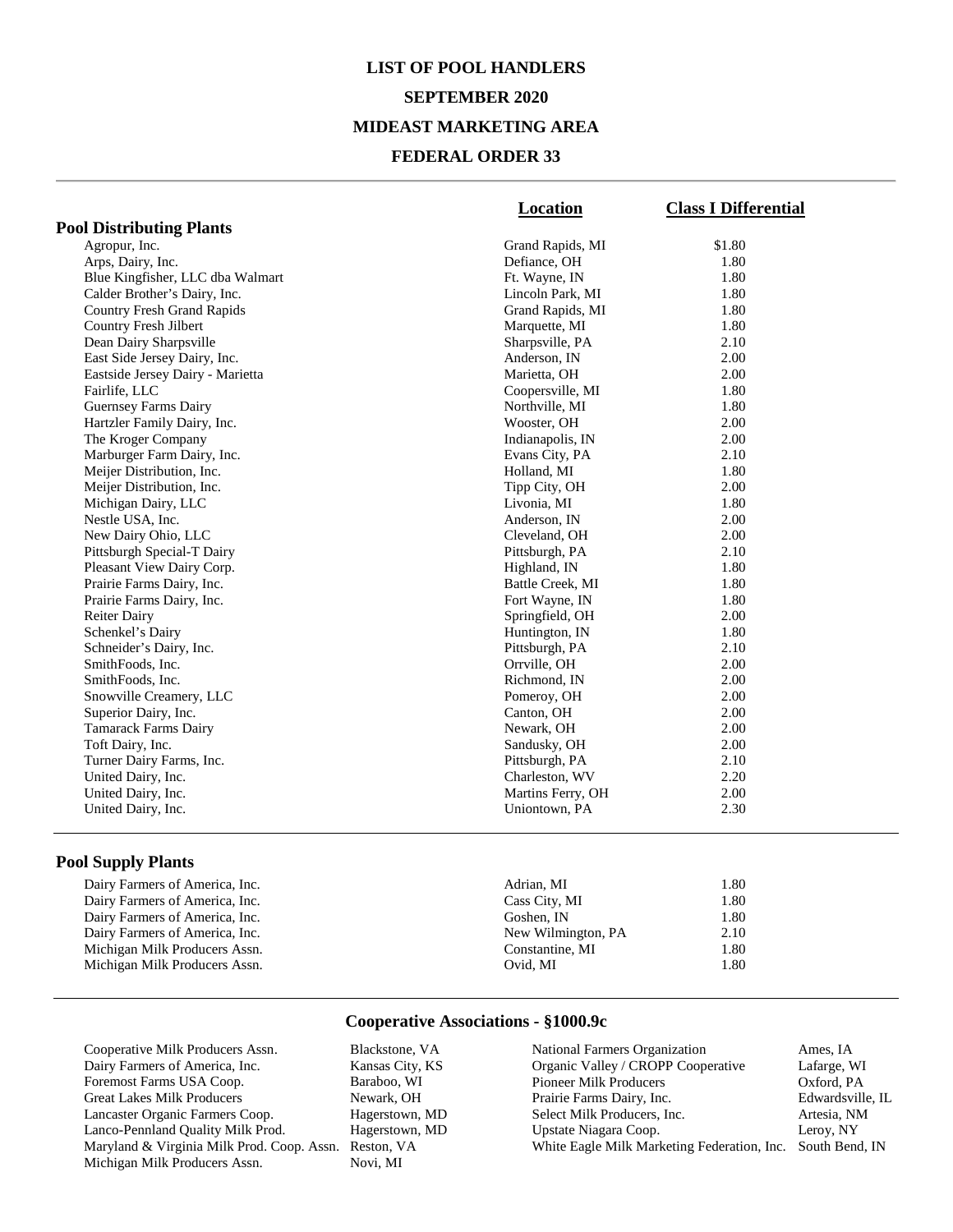# **LIST OF POOL HANDLERS OCTOBER 2020 MIDEAST MARKETING AREA FEDERAL ORDER 33**

|                                   | Location          | <b>Class I Differential</b> |
|-----------------------------------|-------------------|-----------------------------|
| <b>Pool Distributing Plants</b>   |                   |                             |
| Agropur, Inc.                     | Grand Rapids, MI  | \$1.80                      |
| Arps, Dairy, Inc.                 | Defiance, OH      | 1.80                        |
| Blue Kingfisher, LLC dba Walmart  | Ft. Wayne, IN     | 1.80                        |
| C.F. Burger Creamery              | Detroit. MI       | 1.80                        |
| Calder Brother's Dairy, Inc.      | Lincoln Park, MI  | 1.80                        |
| <b>Country Fresh Grand Rapids</b> | Grand Rapids, MI  | 1.80                        |
| Country Fresh Jilbert             | Marquette, MI     | 1.80                        |
| Dean Dairy Sharpsville            | Sharpsville, PA   | 2.10                        |
| East Side Jersey Dairy, Inc.      | Anderson, IN      | 2.00                        |
| Eastside Jersey Dairy - Marietta  | Marietta, OH      | 2.00                        |
| Fairlife, LLC                     | Coopersville, MI  | 1.80                        |
| <b>Guernsey Farms Dairy</b>       | Northville, MI    | 1.80                        |
| Hartzler Family Dairy, Inc.       | Wooster, OH       | 2.00                        |
| The Kroger Company                | Indianapolis, IN  | 2.00                        |
| Marburger Farm Dairy, Inc.        | Evans City, PA    | 2.10                        |
| Meijer Distribution, Inc.         | Holland, MI       | 1.80                        |
| Meijer Distribution, Inc.         | Tipp City, OH     | 2.00                        |
| Michigan Dairy, LLC               | Livonia, MI       | 1.80                        |
| Nestle USA, Inc.                  | Anderson, IN      | 2.00                        |
| New Dairy Ohio, LLC               | Cleveland, OH     | 2.00                        |
| Pittsburgh Special-T Dairy        | Pittsburgh, PA    | 2.10                        |
| Pleasant View Dairy Corp.         | Highland, IN      | 1.80                        |
| Prairie Farms Dairy, Inc.         | Battle Creek, MI  | 1.80                        |
| Prairie Farms Dairy, Inc.         | Fort Wayne, IN    | 1.80                        |
| <b>Reiter Dairy</b>               | Springfield, OH   | 2.00                        |
| Schenkel's Dairy                  | Huntington, IN    | 1.80                        |
| Schneider's Dairy, Inc.           | Pittsburgh, PA    | 2.10                        |
| SmithFoods, Inc.                  | Orrville, OH      | 2.00                        |
| SmithFoods, Inc.                  | Richmond, IN      | 2.00                        |
| Snowville Creamery, LLC           | Pomeroy, OH       | 2.00                        |
| Superior Dairy, Inc.              | Canton, OH        | 2.00                        |
| <b>Tamarack Farms Dairy</b>       | Newark, OH        | 2.00                        |
| Toft Dairy, Inc.                  | Sandusky, OH      | 2.00                        |
| Turner Dairy Farms, Inc.          | Pittsburgh, PA    | 2.10                        |
| United Dairy, Inc.                | Charleston, WV    | 2.20                        |
| United Dairy, Inc.                | Martins Ferry, OH | 2.00                        |
| United Dairy, Inc.                | Uniontown, PA     | 2.30                        |
|                                   |                   |                             |

## **Pool Supply Plants**

| Dairy Farmers of America, Inc. | Adrian. MI    | 1.80 |
|--------------------------------|---------------|------|
| Dairy Farmers of America, Inc. | Cass City, MI | 1.80 |
| Dairy Farmers of America, Inc. | Goshen. IN    | 1.80 |
| Michigan Milk Producers Assn.  | Ovid. MI      | 1.80 |

#### **Cooperative Associations - §1000.9c**

Cooperative Milk Producers Assn. Blackstone, VA<br>Dairy Farmers of America, Inc. Kansas City, KS Dairy Farmers of America, Inc. Kansas City, KS Foremost Farms USA Coop. Baraboo, WI Great Lakes Milk Producers Newark, OH<br>
Lancaster Organic Farmers Coop. Hagerstown, MD Lancaster Organic Farmers Coop. Hagerstown, MD Lanco-Pennland Quality Milk Prod. Maryland & Virginia Milk Prod. Coop. Assn. Reston, VA Michigan Milk Producers Assn.

| National Farmers Organization               | Ames, IA         |
|---------------------------------------------|------------------|
| Organic Valley / CROPP Cooperative          | Lafarge, WI      |
| <b>Pioneer Milk Producers</b>               | Oxford, PA       |
| Prairie Farms Dairy, Inc.                   | Edwardsville, IL |
| Select Milk Producers, Inc.                 | Artesia, NM      |
| Upstate Niagara Coop.                       | Leroy, NY        |
| White Eagle Milk Marketing Federation, Inc. | South Bend, IN   |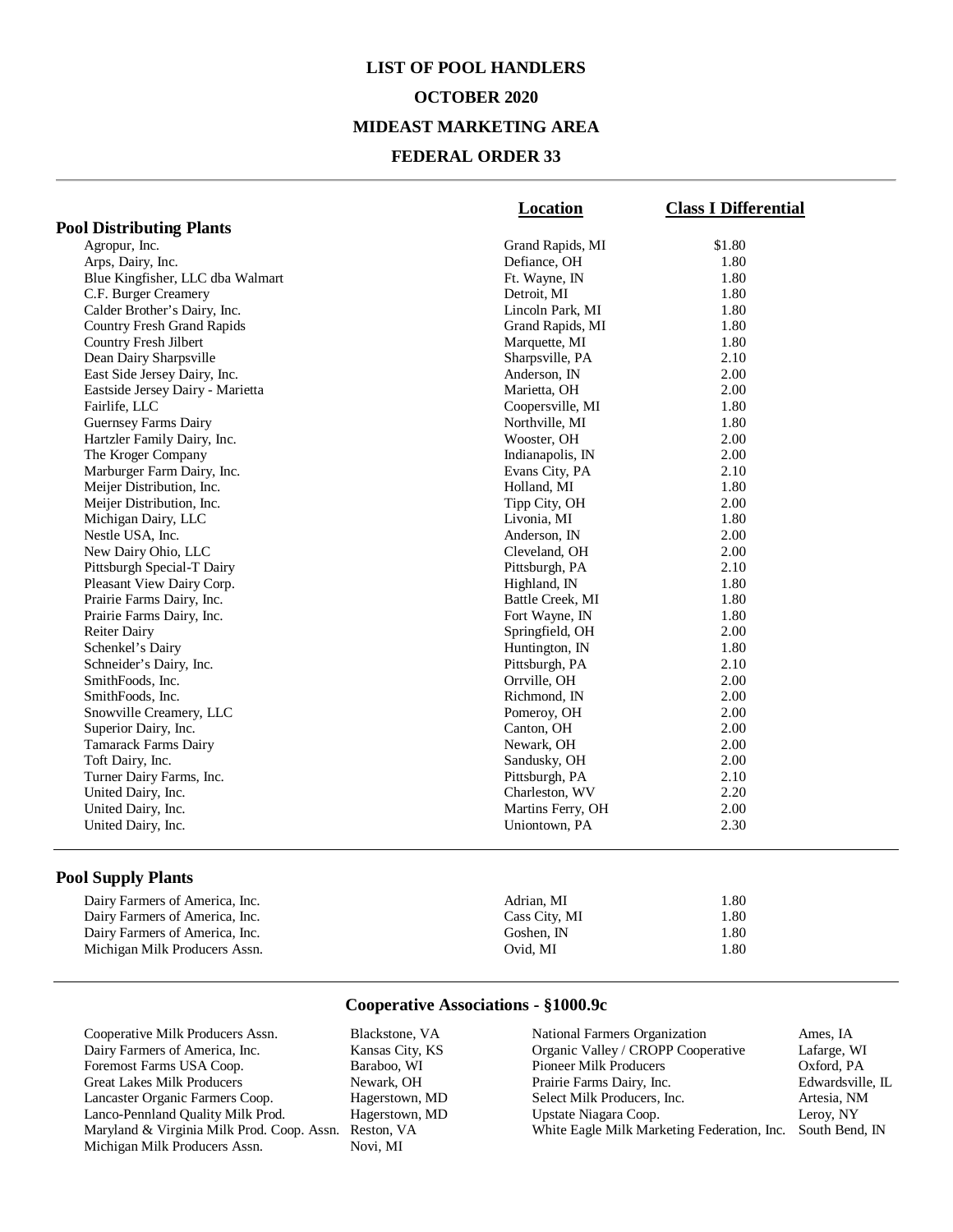# **LIST OF POOL HANDLERS NOVEMBER 2020 MIDEAST MARKETING AREA FEDERAL ORDER 33**

|                                   | Location          | <b>Class I Differential</b> |
|-----------------------------------|-------------------|-----------------------------|
| <b>Pool Distributing Plants</b>   |                   |                             |
| Agropur, Inc.                     | Grand Rapids, MI  | \$1.80                      |
| Arps, Dairy, Inc.                 | Defiance, OH      | 1.80                        |
| Blue Kingfisher, LLC dba Walmart  | Ft. Wayne, IN     | 1.80                        |
| C.F. Burger Creamery              | Detroit, MI       | 1.80                        |
| Calder Brother's Dairy, Inc.      | Lincoln Park, MI  | 1.80                        |
| <b>Country Fresh Grand Rapids</b> | Grand Rapids, MI  | 1.80                        |
| Country Fresh Jilbert             | Marquette, MI     | 1.80                        |
| Dean Dairy Sharpsville            | Sharpsville, PA   | 2.10                        |
| East Side Jersey Dairy, Inc.      | Anderson, IN      | 2.00                        |
| Eastside Jersey Dairy - Marietta  | Marietta, OH      | 2.00                        |
| Fairlife, LLC                     | Coopersville, MI  | 1.80                        |
| <b>Guernsey Farms Dairy</b>       | Northville, MI    | 1.80                        |
| Hartzler Family Dairy, Inc.       | Wooster, OH       | 2.00                        |
| The Kroger Company                | Indianapolis, IN  | 2.00                        |
| Marburger Farm Dairy, Inc.        | Evans City, PA    | 2.10                        |
| Meijer Distribution, Inc.         | Holland, MI       | 1.80                        |
| Meijer Distribution, Inc.         | Tipp City, OH     | 2.00                        |
| Michigan Dairy, LLC               | Livonia, MI       | 1.80                        |
| Nestle USA, Inc.                  | Anderson, IN      | 2.00                        |
| New Dairy Ohio, LLC               | Cleveland, OH     | 2.00                        |
| Pittsburgh Special-T Dairy        | Pittsburgh, PA    | 2.10                        |
| Pleasant View Dairy Corp.         | Highland, IN      | 1.80                        |
| Prairie Farms Dairy, Inc.         | Battle Creek, MI  | 1.80                        |
| Prairie Farms Dairy, Inc.         | Fort Wayne, IN    | 1.80                        |
| <b>Reiter Dairy</b>               | Springfield, OH   | 2.00                        |
| Schenkel's Dairy                  | Huntington, IN    | 1.80                        |
| Schneider's Dairy, Inc.           | Pittsburgh, PA    | 2.10                        |
| SmithFoods, Inc.                  | Orrville, OH      | 2.00                        |
| SmithFoods, Inc.                  | Richmond, IN      | 2.00                        |
| Snowville Creamery, LLC           | Pomeroy, OH       | 2.00                        |
| Superior Dairy, Inc.              | Canton, OH        | 2.00                        |
| <b>Tamarack Farms Dairy</b>       | Newark, OH        | 2.00                        |
| Toft Dairy, Inc.                  | Sandusky, OH      | 2.00                        |
| Turner Dairy Farms, Inc.          | Pittsburgh, PA    | 2.10                        |
| United Dairy, Inc.                | Charleston, WV    | 2.20                        |
| United Dairy, Inc.                | Martins Ferry, OH | 2.00                        |
| United Dairy, Inc.                | Uniontown, PA     | 2.30                        |
|                                   |                   |                             |

### **Pool Supply Plants**

| Dairy Farmers of America, Inc. | Adrian. MI | 1.80 |
|--------------------------------|------------|------|
| Dairy Farmers of America, Inc. | Goshen. IN | 1.80 |
| Michigan Milk Producers Assn.  | Ovid. MI   | . 80 |

#### **Cooperative Associations - §1000.9c**

Cooperative Milk Producers Assn. Blackstone, VA<br>Dairy Farmers of America, Inc. Kansas City, KS Dairy Farmers of America, Inc. Kansas City, KS Foremost Farms USA Coop. Baraboo, WI Great Lakes Milk Producers Newark, OH<br>
Lancaster Organic Farmers Coop. Hagerstown, MD Lancaster Organic Farmers Coop. Hagerstown, MD<br>
Lanco-Pennland Quality Milk Prod. Hagerstown, MD Lanco-Pennland Quality Milk Prod. Maryland & Virginia Milk Prod. Coop. Assn. Reston, VA Michigan Milk Producers Assn.

| National Farmers Organization               | Ames, IA         |
|---------------------------------------------|------------------|
| Organic Valley / CROPP Cooperative          | Lafarge, WI      |
| <b>Pioneer Milk Producers</b>               | Oxford, PA       |
| Prairie Farms Dairy, Inc.                   | Edwardsville, IL |
| Select Milk Producers, Inc.                 | Artesia, NM      |
| Upstate Niagara Coop.                       | Leroy, NY        |
| White Eagle Milk Marketing Federation, Inc. | South Bend, IN   |
|                                             |                  |